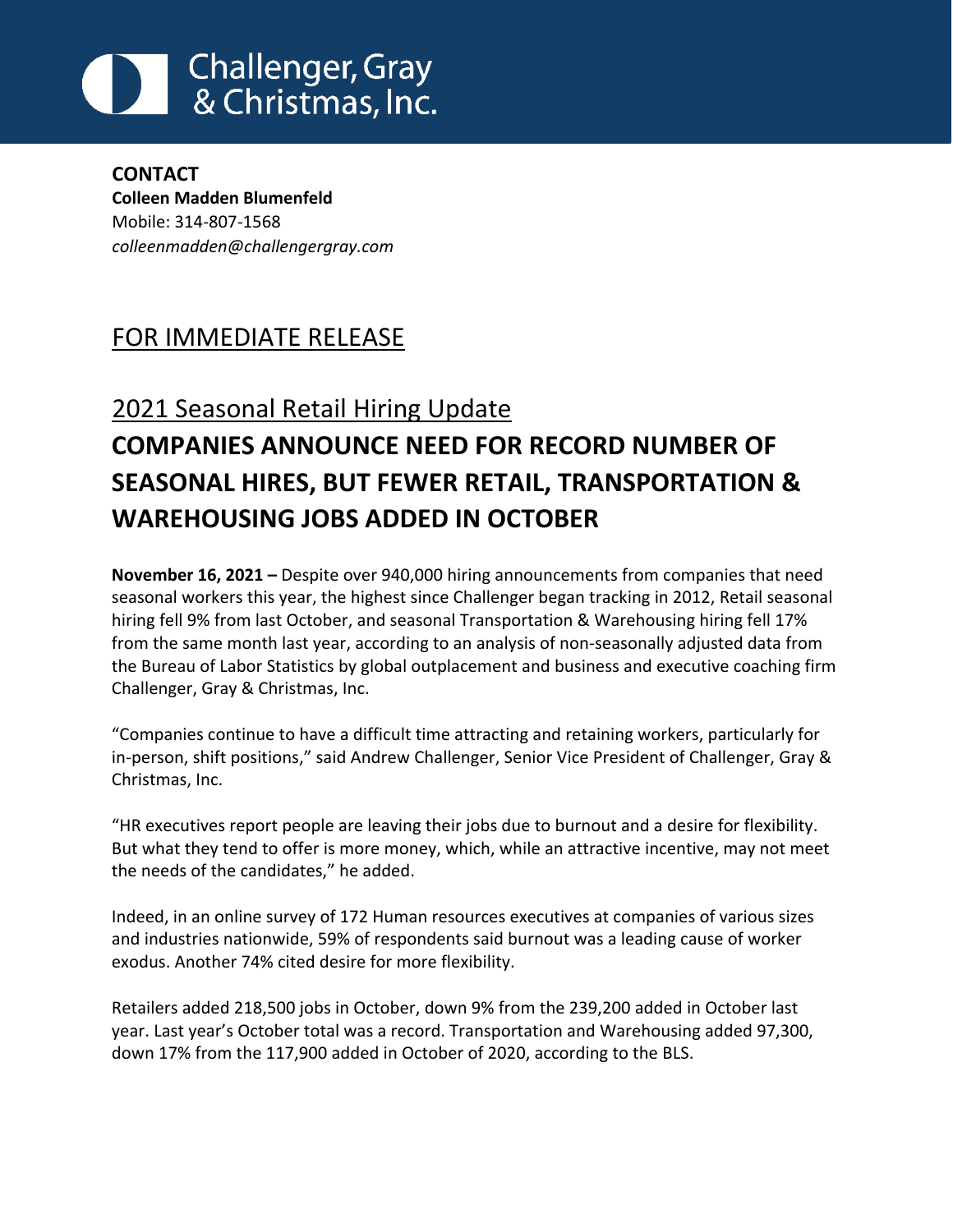Meanwhile, Retail employment has yet to rebound to pre-pandemic levels. The 15,500,000 employed Retail workers, according to preliminary, non-seasonally adjusted figures for October from the BLS, is down 103,000 from October 2019. Transportation and Warehousing employment at 5,977,200 is up 4% from the 5,754,800 employed in the same month in 2019, but down 21,200 jobs from December 2020.

US-based companies have announced 940,300 seasonal hiring plans, according to Challenger tracking. This is up 11% from the 849,350 the firm tracked in 2020 and the most since the firm began tracking in 2012.

"Clearly, companies are gearing up for high demand this holiday season, but the worker shortage will complicate matters. Even if there weren't issues in the general supply chain this holiday season, the worker supply shortage too will mean longer wait times and un-stocked shelves," said Challenger.

# # #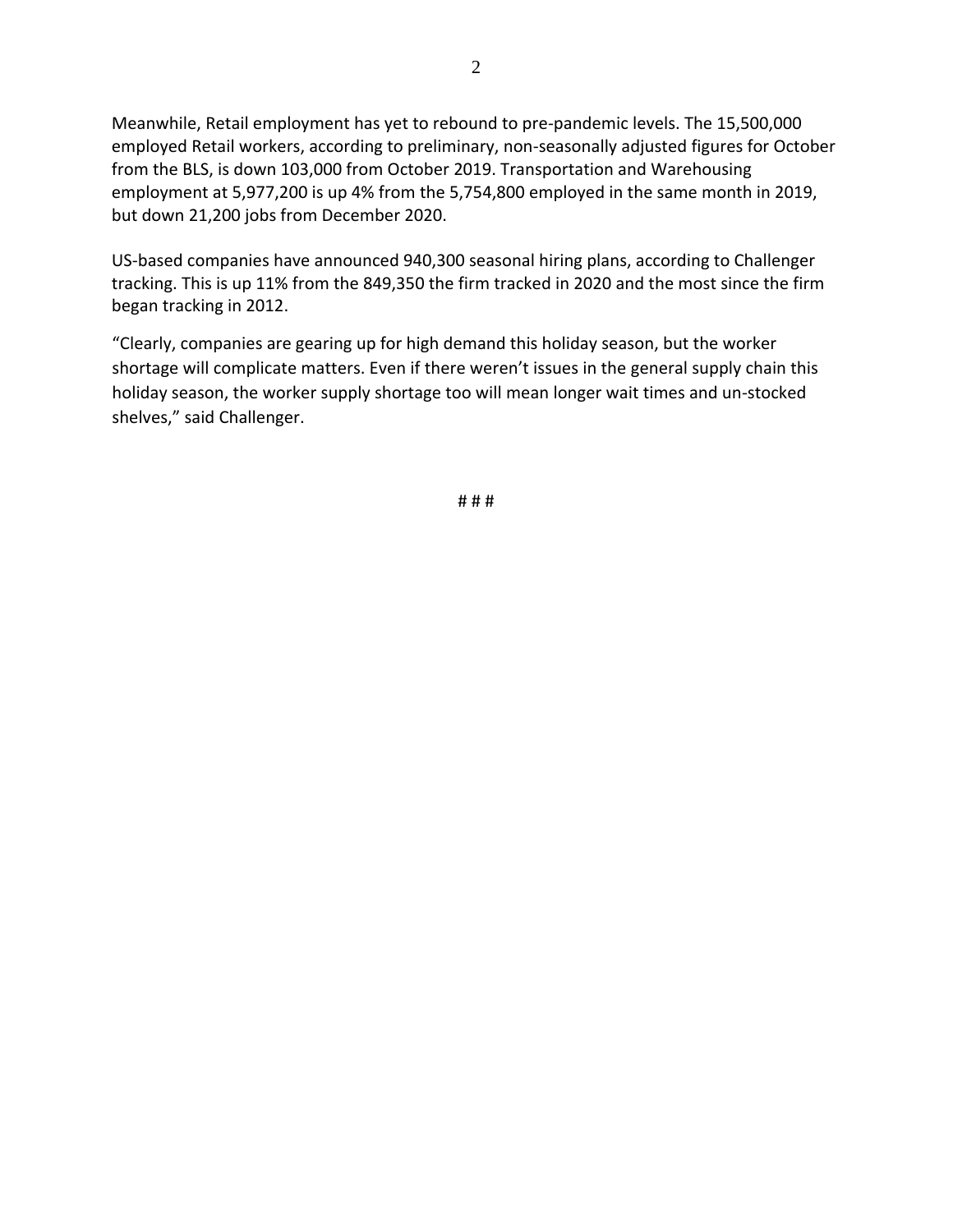| <b>JOBS ADDED IN RETAIL TRADE</b>                                                                         |         |            |            |              |          |  |  |  |  |  |  |
|-----------------------------------------------------------------------------------------------------------|---------|------------|------------|--------------|----------|--|--|--|--|--|--|
| October, November, December                                                                               |         |            |            |              |          |  |  |  |  |  |  |
|                                                                                                           | Oct     | <b>Nov</b> | <b>Dec</b> | <b>TOTAL</b> | % Change |  |  |  |  |  |  |
| 2005                                                                                                      | 122,300 | 392,700    | 196,600    | 711,600      | 0.20%    |  |  |  |  |  |  |
| 2006                                                                                                      | 150,600 | 427,300    | 169,000    | 746,900      | 5.00%    |  |  |  |  |  |  |
| 2007                                                                                                      | 87,900  | 465,400    | 167,600    | 720,900      | $-3.50%$ |  |  |  |  |  |  |
| 2008                                                                                                      | 38,600  | 213,600    | 72,700     | 324,900      | -54.90%  |  |  |  |  |  |  |
| 2009                                                                                                      | 45,100  | 317,100    | 133,600    | 495,800      | 52.60%   |  |  |  |  |  |  |
| 2010                                                                                                      | 149,800 | 339,200    | 158,600    | 647,600      | 30.60%   |  |  |  |  |  |  |
| 2011                                                                                                      | 134,200 | 390,600    | 154,500    | 679,300      | 4.90%    |  |  |  |  |  |  |
| 2012                                                                                                      | 138,700 | 485,400    | 99,600     | 723,700      | 6.50%    |  |  |  |  |  |  |
| 2013                                                                                                      | 159,600 | 443,100    | 184,100    | 786,800      | 8.70%    |  |  |  |  |  |  |
| 2014                                                                                                      | 182,800 | 412,200    | 154,100    | 749,100      | $-4.80%$ |  |  |  |  |  |  |
| 2015                                                                                                      | 183,300 | 399,300    | 125,700    | 708,800      | $-5.38%$ |  |  |  |  |  |  |
| 2016                                                                                                      | 149,400 | 359,400    | 132,200    | 641,000      | $-9.57%$ |  |  |  |  |  |  |
| 2017                                                                                                      | 146,400 | 462,700    | 59,300     | 668,400      | 4.27%    |  |  |  |  |  |  |
| 2018                                                                                                      | 115,900 | 494,800    | 14,900     | 625,600      | $-6.40%$ |  |  |  |  |  |  |
| 2019                                                                                                      | 160,900 | 431,900    | 79,500     | 672,300      | 7.47%    |  |  |  |  |  |  |
| 2020                                                                                                      | 239,200 | 356,800    | 140,300    | 736,300      | 9.52%    |  |  |  |  |  |  |
| 2021                                                                                                      | 218,500 |            |            | 218,500      |          |  |  |  |  |  |  |
| Average*                                                                                                  | 137,794 | 399,469    | 126,800    | 662,160      |          |  |  |  |  |  |  |
|                                                                                                           |         |            |            |              |          |  |  |  |  |  |  |
| <i>*Since 2005</i>                                                                                        |         |            |            |              |          |  |  |  |  |  |  |
|                                                                                                           |         |            |            |              |          |  |  |  |  |  |  |
| <b>JOBS ADDED IN TRANSPORTATION &amp; WAREHOUSING</b>                                                     |         |            |            |              |          |  |  |  |  |  |  |
| October, November, December                                                                               |         |            |            |              |          |  |  |  |  |  |  |
|                                                                                                           | Oct     | <b>Nov</b> | <b>Dec</b> | <b>TOTAL</b> | % Change |  |  |  |  |  |  |
| 2011                                                                                                      | 11,200  | 25,900     | 62,200     | 99,300       | $-2.93%$ |  |  |  |  |  |  |
| 2012                                                                                                      | 14,000  | 28,300     | 103,900    | 146,200      | 47.20%   |  |  |  |  |  |  |
| 2013                                                                                                      | 11,300  | 57,500     | 96,300     | 165,100      | 12.39%   |  |  |  |  |  |  |
| 2014                                                                                                      | 39,100  | 56,800     | 135,800    | 231,700      | 40.34%   |  |  |  |  |  |  |
| 2015                                                                                                      | 13,900  | 70,600     | 144,000    | 228,500      | $-1.38%$ |  |  |  |  |  |  |
| 2016                                                                                                      | 28,000  | 85,500     | 152,800    | 266,300      | 16.54%   |  |  |  |  |  |  |
| 2017                                                                                                      | 41,400  | 88,600     | 135,200    | 265,200      | $-0.41%$ |  |  |  |  |  |  |
| 2018                                                                                                      | 52,900  | 111,200    | 95,400     | 259,500      | $-2.15%$ |  |  |  |  |  |  |
| 2019                                                                                                      | 36,300  | 119,400    | 139,300    | 295,000      | 13.68%   |  |  |  |  |  |  |
| 2020                                                                                                      | 117,900 | 254,200    | 121,700    | 493,800      | 67.39%   |  |  |  |  |  |  |
| 2021                                                                                                      | 97,300  |            |            | 97,300       |          |  |  |  |  |  |  |
| AVERAGE*                                                                                                  | 36,600  | 89,800     | 118,660    | 245,060      |          |  |  |  |  |  |  |
|                                                                                                           |         |            |            |              |          |  |  |  |  |  |  |
| <i>*Since 2011</i>                                                                                        |         |            |            |              |          |  |  |  |  |  |  |
| Source: Challenger, Gray & Christmas, Inc., with non-seasonally adjusted data provided by the U.S. Bureau |         |            |            |              |          |  |  |  |  |  |  |
| of Labor Statistics                                                                                       |         |            |            |              |          |  |  |  |  |  |  |